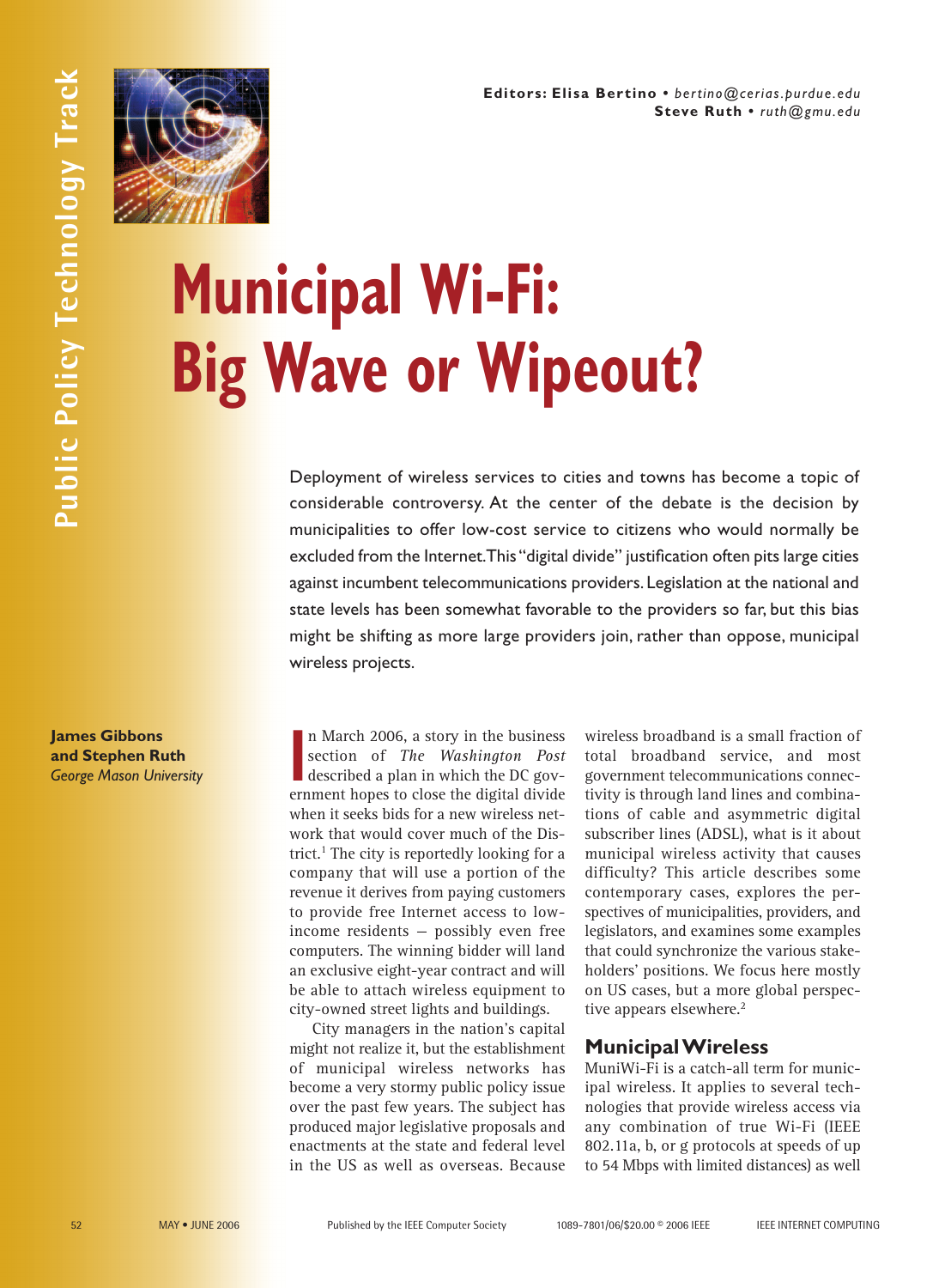| Table 1. Broadband access by technology type. |           |           |            |            |            |            |
|-----------------------------------------------|-----------|-----------|------------|------------|------------|------------|
|                                               | 1999      | 2000      | 2001       | 2002       | 2003       | 2004       |
| Asymmetric digital subscriber line (ASDL)     | 16.3%     | 30.8%     | 32.9%      | 31.9%      | 34.3%      | 37.2%      |
| Coaxial cable                                 | 78.2%     | 63.7%     | 64.1%      | 65.3%      | 63.2%      | 60.3%      |
| Other wire line                               | 2.6%      | 3.4%      | 1.3%       | 1.2%       | 1.1%       | 1.2%       |
| Fiber or power line                           | 0.1%      | 0.0%      | 0.0%       | 0.1%       | 0.1%       | 0.1%       |
| Satellite or wireless                         | 2.8%      | 2.0%      | .8%        | 1.5%       | 1.3%       | 1.2%       |
| Total number of lines                         | 1,792,219 | 5,170,371 | 11,005,396 | 17,356,912 | 25,976,850 | 35,266,281 |

as proprietary wireless protocols in licensed or unlicensed frequencies. It also applies to the use of emerging WiMAX protocols, which cover directional distances of up to 30 miles and omni-directional distances of 2 to 5 square miles at speeds of up to 100 Mbps.

Perhaps the best-known case of a large US city entering the municipal wireless business is Philadelphia's decision in 2003 to establish a Wi-Fi mesh covering a 130-square-mile area. The vision was similar to that cited in the DC case — provide lowcost broadband to an underserved community — but it caused a firestorm of controversy and swift legislation that resulted in the prohibition of any additional MuniWi-Fi initiatives in Pennsylvania (www.freepress.net/communityinternet/=PA). Many other government entities have implemented or are investigating local Wi-Fi services, including San Francisco, rural Oregon and Washington, New Orleans, Los Angeles, and New York City (http:// wifibeat.com/entry/1234000897042055/).

### **Providers Weigh In**

At first glance, it might seem like MuniWi-Fi wouldn't be a matter of dispute from a provider's perspective: as Table 1 shows, wireless is a small segment of total broadband activity (www.freepress.net/docs/broadband\_report.pdf). Moreover, it's unlikely that we'll see a dramatic market share increase in the near term from MuniWi-Fi applications alone, even if special applications such as wireless-based jury rooms, wireless meter-reading, patient telemetry, and so on are added to mainstream Internet applications. Longer-term prospects are better, with a possible US\$1.2 billion market for MuniWi-Fi services by 2010.<sup>3</sup> However, there's more at stake here than the threat that some providers could lose a bid to provide a city or town's wireless Internet service. As the DC and Philadelphia cases suggest, broader issues are involved.

First, there's the possibility of discrimination. Would the fact that one provider won a city con-

tract have any effect on an unsuccessful bidder's local rights? Would decision-makers favor an existing cable TV franchise? The act of deploying a Wi-Fi mesh could imply special treatment to the winning provider and penalties to the loser, even if the initial stakes are small. Another concern is the protections that give rivals access to essential facilities such as phone, cable, broadband delivery, and so on. If no rules about vertical divestiture exist, for example, providers might be disadvantaged in bidding on possible service integration opportunities. City governments aren't normally concerned about antitrust or regulatory sanctions, so protections might not be provided. Finally, what about the role of thousands of smaller wireless ISPs (WISPs)? Would city governments offer a local WISP the opportunity to bid? If so, would all the providers, large and small, receive fair treatment?

#### **Pricing of Telecommunications Services**

A frequent case made for MuniWi-Fi is the service it offers to disadvantaged populations — the socalled digital divide justification. The Internet is a stepping stone to improved earning power, and access is viewed as a right that should be available to all citizens, regardless of their current income. Municipalities can offer broadband access at very low prices (or in some cases, at no cost) to areas not well served by current regional providers and also offer locations for drop-in sites, where people without home computers can get broadband access as well as good training. The DC plan works on a private–public partnership model similar to Philadelphia's. Earthlink, the contractor for Philadelphia's planned MuniWi-Fi deployment, will eventually put radio transponders on 4,000 of the city's street lights, and the projected offering price for broadband will be US\$10 per month for low-income subscribers and \$20 for everyone else — significantly lower than current DSL or cable service nationwide (www.phila.gov/wireless/faqs.html).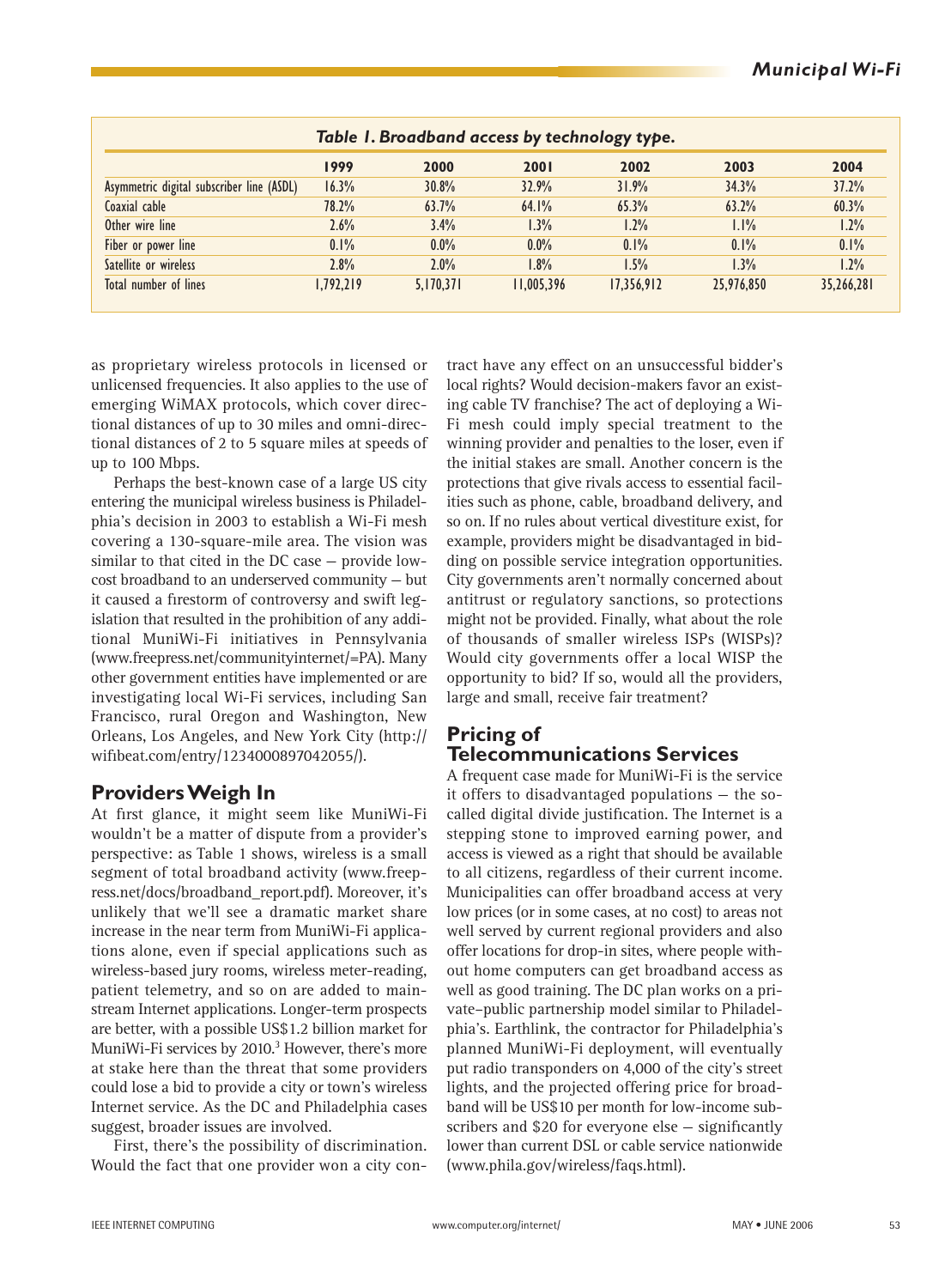Putting aside for a moment the concerns of providers being treated fairly in MuniWi-Fi cases, let's briefly examine the current cost of broadband service in the US. Where available, Verizon's introductory DSL price is \$14.95 per month for 748- Kbps download speeds and \$25.83 per month for 3-Mbps download speeds. According to a recent report, actual DSL prices are increasing due to line and other fees.<sup>4</sup> Roughly 60 percent of US broadband users are cable customers, and they pay between \$35 and \$40 per month for 2- to 4-Mbps download speeds (www.tiaonline.org/business/ media/press\_releases/2006/PR06-22.cfm).

Most of the poorest areas aren't high-priority sectors for providers because the potential returns are relatively low or negative, especially after including the expenses involved with developing the needed infrastructure. So with the twin challenges of low availability of broadband service to many poor areas and a relatively high unit price, it would seem that many municipalities do, in fact, need a tailored service aimed at empowering those who can't currently benefit from broadband.

## **Measuring MuniWi-Fi Successes and Failures**

How well is MuniWi-Fi working in the locations in which it's been implemented? The answers vary widely, depending on planning, oversight, and review — cities that leverage multiple Wi-Fi needs (both consumer and government Wi-Fi demands) are in a better position than those that only have one or the other. Moreover, cities that enter wellplanned risk-sharing models with the private sector appear better situated as well (www. intel.com/business/bss/industry/government/ digital-community-best-practices.pdf). In Corpus Christi, Texas (population 300,000), a \$7 million Wi-Fi mesh network will cost approximately \$23 per person (www.intel.com/business/bss/industry/ government/digital-community-best-practices.pdf). The City of Westminster, London (population 181,000) has a US\$8.77 million Wi-Fi network that costs approximately US\$48 per person (www. intel.com/business/bss/industry/government/ wireless\_city.pdf). Scottsburg, Indiana (population 6,000) is deploying a \$385,000 Wi-Fi network that will cost approximately \$64 per person (www. intel.com/business/bss/industry/government/ digital-community-best-practices.pdf). Philadelphia has projected its Wi-Fi network costs to be roughly \$60,000 per square mile, which works out to \$7 to \$10 million to cover 135 square miles, at

a cost of approximately \$6.50 to \$10 per person (www.phila.gov/wireless/faqs.html).

What these examples have in common is a confluence of factors that seem to favor the municipalities instead of large incumbent providers: low barriers to entry in the Wi-Fi access market for qualifying WISPs, relative ease of obtaining equipment, an unlicensed and free Wi-Fi spectrum, and relative availability of technical know-how. Before Wi-Fi, municipalities sought to deploy their own wired fiber or cable networks, but the cost of running wire lines to all their constituents was expensive. Wi-Fi and WiMAX make the unit costs of deployment much lower because communities don't need to lay cable and can avoid the economic burden and headaches involved with digging up streets or interrupting city services.

Yet some people criticize municipal network efforts, both wired and wireless, as being inefficient. In a May 2005 report, cnetnews.com staff writer Jim Hu outlined examples of what he considers to be the failures of municipal fiber broadband deployments.<sup>5</sup> One is Marietta, Georgia, which built a community fiber network for roughly \$35 million only to have to sell it for \$11 million to a private ISP. Sonia Arrison of the Pacific Research Institute points to municipal broadband "failures" like Tacoma, Washington, a city that had a \$23 million dollar deficit in 2001–2002.6

But there is evidence that such comments are misleading. A 2005 review of a dozen cases of municipal broadband deployments found the criticism short-sighted, inappropriate, and biased:7

Deploying municipal broadband enables communities to take a long-term perspective. This strategy promotes greater penetration of the high-speed Internet access to those who need it most, a sizeable improvement on the short-term profit maximization mentality of the private sector incumbents. Municipal broadband increases competition, lowers prices, and drives demand for future deployments in both the public and private sectors.

It further noted that MuniWi-Fi's detractors didn't allow adequate time spans when judging returns on investment or report the increased price and speed competition in these communities. The Arrison article, for example, stated that Tacoma, Washington, was said to have added \$700 in debt per subscriber due to its broadband network; the 2005 review, however, states that the network is actually showing positive cash flow and prices for broadband and cable TV 20 to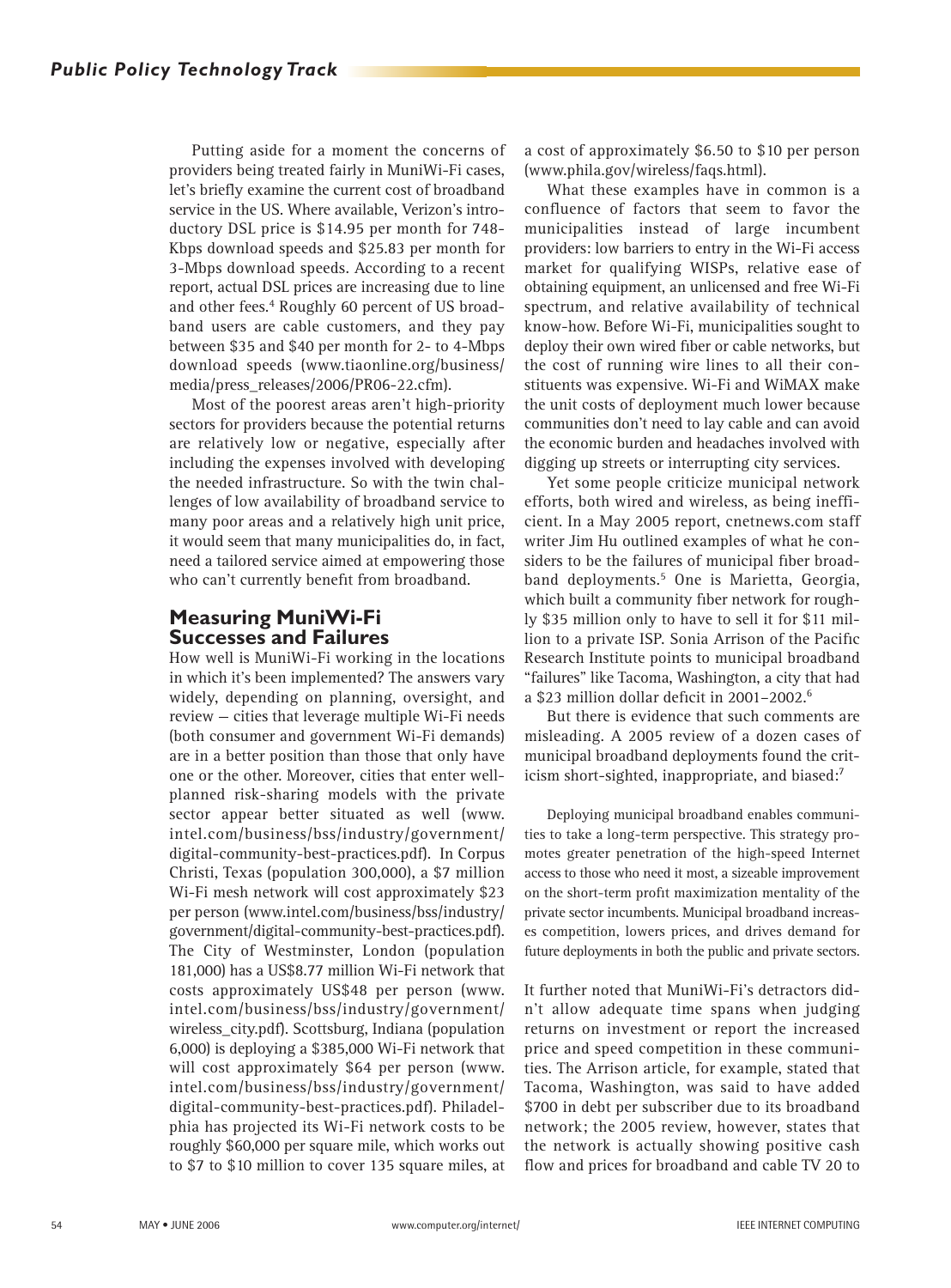25 percent lower than areas in which the municipal network isn't available.

## **Value Added: Other Uses for MuniWi-Fi**

Additional forces beyond fixing the digital divide are driving municipalities to implement Wi-Fi. MuniWireless.com publishes a list of communities exploring various wireless applications, including a wireless jury room in Macomb County, Missouri; emergency services that use video and patient telemetry in Tucson, Arizona; reports of incidents or faults on the Paris metro; telephony via Skype in certain cities; and streaming live concert performances in Amsterdam (http://muniwireless. com/topics/applications).

Another report lists additional Wi-Fi applications, such as automated utility reading in Corpus Christi, Texas; wireless traffic-signal management in Cheyenne, Wyoming; low-cost replacements of T1 lines in Lewis and Clark County, Montana; enhancements to police-force productivity in Pirai, Brazil; and improved residential security in Westminster, UK (www.intel.com/business/bss/industry/government/ digital-community-best-practices.pdf).

### **Legislation**

The proliferation of MuniWi-Fi cases inevitably leads to appeals to state and national legislatures. From the municipalities' perspective, the issue is fair treatment of citizens and availability of broadband to the poor and underprivileged. The providers' concern is fairness to businesses that have invested extensively in infrastructure. Let's briefly review MuniWi-Fi as it's being enacted by the US Congress and state legislatures.

#### **National Legislation**

The current legislative climate surrounding Muni-Wi-Fi reflects growing interest in the technology at both the national and state levels. Two major federal initiatives propose to severely limit municipal broadband and Wi-Fi, whereas one is very supportive of it. In 2005, Senator John Ensign (R.- Nev.) introduced the Broadband Investment and Consumer Choice Act; this bill, among other things, eliminates requirements for private providers to cover an entire area rather than just "choice customers" and preempts local governments from offering competing broadband services to citizens — existing municipal projects can stay but without expansion (http://thomas.loc.gov/cgi -bin/query/z?c109:S.1504:). Congressman Pete

Sessions (R.-Tex.) introduced the Preserving Innovation in Telecom Act of 2005, which goes even further, banning any state, local government, or affiliated entity from offering any telecommunications service if a private entity offers a similar service in the same jurisdiction (http://thomas. loc.gov/cgi-bin/query/z?c109:H.R.2726:).

In contrast, the Community Broadband Act of 2005 is a pro-municipal bill introduced by Senators Frank Lautenberg (D.-NJ) and John McCain (R.-Az.); it prohibits statutes and regulations banning public providers from offering advanced telecommunications services and forbids public entities from discriminating in favor of themselves (http://thomas. loc.gov/cgi-bin/query/z?c109:S.1294:).

So far, none of these legislative initiatives has progressed very far. Ensign's bill, which reworks the existing Telecommunications Act, could see some legislative activity this year, but there's no guarantee. The Sessions and Lautenberg/McCain proposals probably won't be acted on this year. Senator McCain in particular emphasized the international importance of moving this situation forward:<sup>8</sup>

Many of the countries outpacing the United States in the deployment of high-speed Internet services, including Canada, Japan, and South Korea, have successfully combined municipal systems with privately deployed networks to wire their countries.

#### **State Legislation**

Fifteen states already have laws restricting municipal broadband (five states made the list in 2005) and nine more have bills pending (www.freepress.net/communityinternet/=states). As mentioned earlier, Pennsylvania passed a law in 2004 that restricted the rights of communities to offer broadband services. The situation drew increased fire when Philadelphia's efforts to deploy the most ambitious municipal wireless network in the US to date came up against this legislation, which large providers had strongly lobbied. The two sides, however, reached a compromise, and the Pennsylvania State Senate is reexamining the law with open hearings aimed at soliciting community opinion on wireless networks (www.freepress.net/ communityinternet/=PA). The compromise as it stands allows Philadelphia to deploy a 135-squaremile Wi-Fi mesh network downtown, but restricts future efforts statewide.<sup>9</sup> A new bill introduced in the Pennsylvania State House in February 2006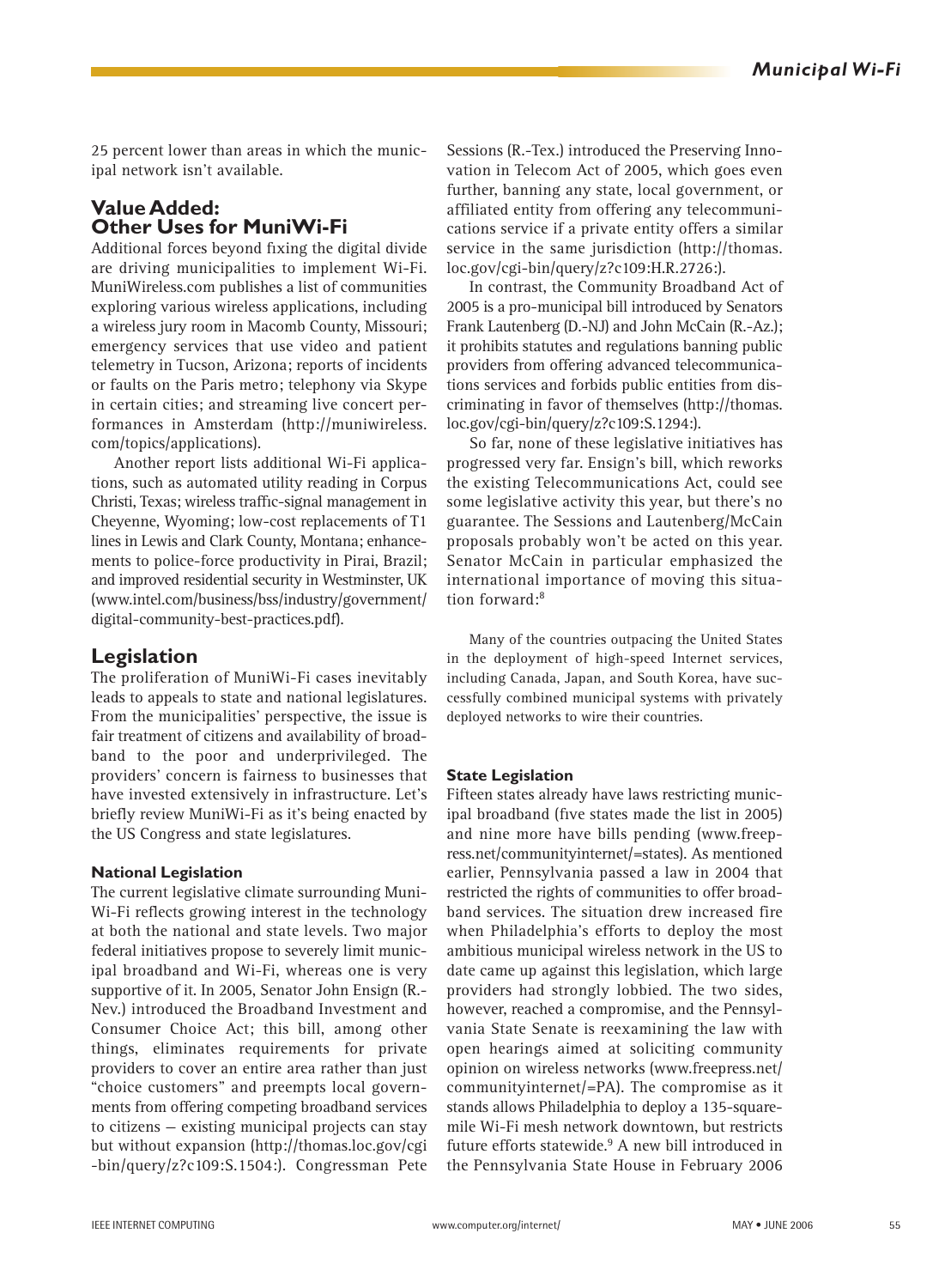# **Municipal Wi-Fi Quick Reference List**

S everal links are helpful for reviewing some of the key MuniWi-Fi<br>S issues from the perspective of municipalities, providers, and state and national legislatures.The legislative map is of particular interest because it shows the increasingly rapid increase of attention to MuniWi-Fi issues at US statehouses:

- Wireless Philadelphia: www.wirelessphiladelphia.net/?target=howto use&ipaddress=.
- FreePess.net interactive map: www.freepress.net/community internet/=states.
- Federal legislation: Broadband Investment and Consumer Choice Act (http://thomas.loc.gov/cgi-bin/query/z?c109:S.1504:); Preserving Innovation in Telecom Act of 2005 (http://thomas.loc.gov/cgi-bin/ query/z?c109:H.R.2726:); and Community Broadband Act of 2005 (http://thomas.loc.gov/cgi-bin/query/z?c109:S.1294:).
- MuniWireless, an up-to-date blog of municipal wireless projects and events: http://muniwireless.com.
- Washington, DC, Wi-Fi plans: www.washingtonpost.com/wp-dyn/ content/article/2006/03/08/AR2006030802362\_pf.html.

would reverse some of the legal restrictions under the earlier law.

The disagreement between New Orleans incumbent provider BellSouth and the Louisiana state government is also of interest. New Orleans, in the aftermath of Hurricane Katrina, proposed a Wi-Fi network free to all users to attract businesses and residents and to protect emergency service communications, but BellSouth tried to invoke a recent Louisiana law that requires a referendum for citizens to approve any municipal broadband services (www.freepress.net/communityinternet/=LA). Bell-South was also accused of withdrawing a donation of a police headquarters building as a result of the proposal.10 So far, New Orleans is moving forward and has established some Wi-Fi services, citing the ongoing dire economic conditions in the region and the obvious need for better emergency telecommunications services in the event of another crisis as justification.

A good resource for state-by-state updates on Wi-Fi projects and legislative initiatives is FreePress.net (www.freepress.net/communityinternet/ =states). The "Municipal Wi-Fi Quick Reference List" sidebar provides other links as well.

**For the protagonists in this battle, the stakes are high. Municipalities want the flexibility to plan** for future benefits and services for their citizens, without being forced into business alliances that seem inimical to long-term planning, and providers want to maximize their profits and be protected against what they perceive as unlawful and discriminatory practices. In the near term, it appears that federal and state legislatures will be the locus of this debate, with initiatives sponsored by providers and municipalities settling the agenda on a case-by-case basis.

A recent *Wall Street Journal* article might be a good indicator of the long-term trajectory for both municipalities and providers.<sup>3</sup> It found that many of the large companies, such as AT&T, Cox Communications, and Time Warner, bid on and implement MuniWi-Fi projects selectively. If the market for these services rises to the billion-dollar level in a few years, as some speculate, there's a definite opportunity for profit, even for major providers. But the future isn't clear. Legislatures seem to be impeding MuniWi-Fi deployment more than helping it, and large providers are lobbying state houses vigorously. As Craig Settles says in his new book, *Fighting the Good Fight for Municipal Wireless*, 11

It's inevitable that municipal wireless will become prevalent in cities large and small … . I don't care how much you dislike it as a telco incumbent. You just can't get away from this wave.  $\mathbb{F}$ 

#### **Acknowledgments**

An extensive communication with Thomas Hazlett at George Mason University greatly assisted in this discussion; links to his writings on this and many other telecom regulatory topics appear at www.law.gmu.edu/currnews/hazlett.html.

#### **References**

- 1. A. Mohammed, "District to Seek Wireless Internet that Aids Poor," *The Washington Post*, 9 Mar. 2006; www.washingtonpost.com/wp-dyn/content/article/2006/03/08/AR2006 030802362\_pf.html.
- 2. G. Goth, "Digital-Divide Efforts Are Getting More Attention," *IEEE Internet Computing*, vol. 9, no. 4, 2005, pp. 8–11.
- 3. A. Sharma, "Companies that Fought Cities on Wi-Fi, Now Rush to Join In," *The Wall Street Journal*, 20 Mar. 2006, p. B1.
- 4. P. Harvey, "My Two Cents," lightreading.com, 16 Feb. 2006; www.lightreading.com/document.asp?doc\_id=89108.
- 5. J. Hu, "Tangled Up in Fiber," cnetnews.com, 2 May 2005; http://news.com.com/Tangled+up+in+fiber/2009-1034\_3 -5681122.html.
- 6. S. Arrison, "Just Say 'No' to DMV-ization of Broadband,"